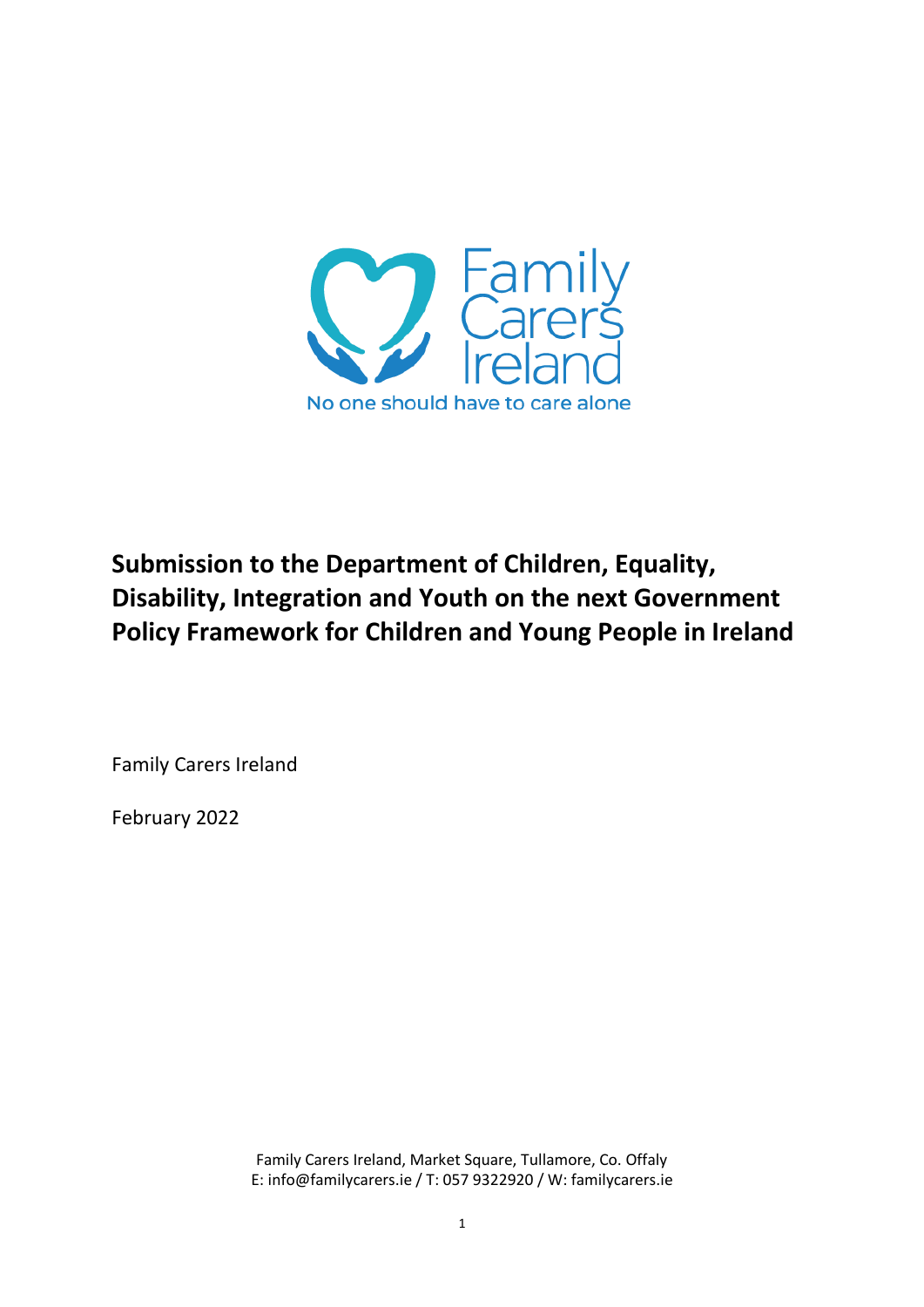#### **Introduction**

*Family Carers Ireland* welcomes the opportunity to submit our views to the Department of Children, Equality, Disability, Integration and Youth on the next policy framework for children and young people in Ireland. For many years we have lobbied for better supports and recognition for young people with caring responsibilities – young carers. We believe a critical first step to achieving this is to have the needs of young carer acknowledged in important policy documents developed by the Department. At the time of its publication in 2015, *Family Carers Ireland* welcomed the inclusion of two actions within the National Youth Strategy to support young carers, however we are deeply disappointed that neither action was implemented during the term of the strategy<sup>1</sup>. We also note that young carers were not mentioned in Better Outcomes Brighter Futures, despite experiencing disadvantage across all five outcome areas.

The UN Convention on the Rights of the Child states that "Every child has the right to…"- among others- rest and leisure (Article 31), education (Articles 28 & 29), an adequate standard of living (Article 27), express their views (Article 12), enjoy the highest attainable standard of health (Article 24). Young carers, just like all children, should be able to enjoy these rights. Too often however, the challenges they face impinge these rights. Young carers are a particularly vulnerable group of children and should be recognised as such. They should not only benefit from the universal implementation of their rights but be subject to additional and tailored policy and support measures with a scale and intensity that is proportionate to their needs.

Given its specific focus on young carers, this submission does not provide a response to the specific questions presented in the consultation survey, but rather sets out why it is critical that young carers are included in Government's new policy framework.

*Young carer is the term given to young people under the age of 18 years, who provide substantial unpaid care to a family member due to illness, disability, mental health, substance misuse or problems related to old age. A young adult carer is someone aged between 18 and 24 who provides unpaid care.*

# **Young Carers in Ireland**

The reality for many families where there is chronic illness, mental health problems, disability, alcohol or substance misuse, is that children and young adults are routinely involved in caregiving. Many of these young people provide regular and significant care, either episodically or over many years and are often 'hidden' to health and social care professionals and subsequently absent in social policy and practice. For young carers, caring can have a profound impact on the things that are important to growing up. It can affect a young person's health, social life and self-confidence. Caring can also negatively impact their experiences and outcomes in education and have a lasting effect on their life opportunities. In some extreme cases, the young person may also be at risk of emotional or other types of abuse from the family member they are caring for.

With regard to the prevalence of young carers, there is a significant disparity between census data on young carers and the findings of the Health Behaviour in School Aged Children survey (HBSC).<sup>2</sup> Census 2016 identified 3,800 young. By comparison the HBSC survey 2018 found that 13.3 per cent of 10-17 year olds surveyed (n= 15,557) said they provide regular, unpaid personal help for a family member with a long-term illness, health problem or disability. Extrapolation to the national population would suggest therefore that some *66,956 young people in the 10-17 year age-group alone potentially provide regular unpaid care.*

1

 $1$  Actions 1.14 and 5.6.

<sup>&</sup>lt;sup>2</sup> The HBSC survey is a WHO collaborative cross-national study that monitors the health behaviours, health outcomes and social environments of school-aged children.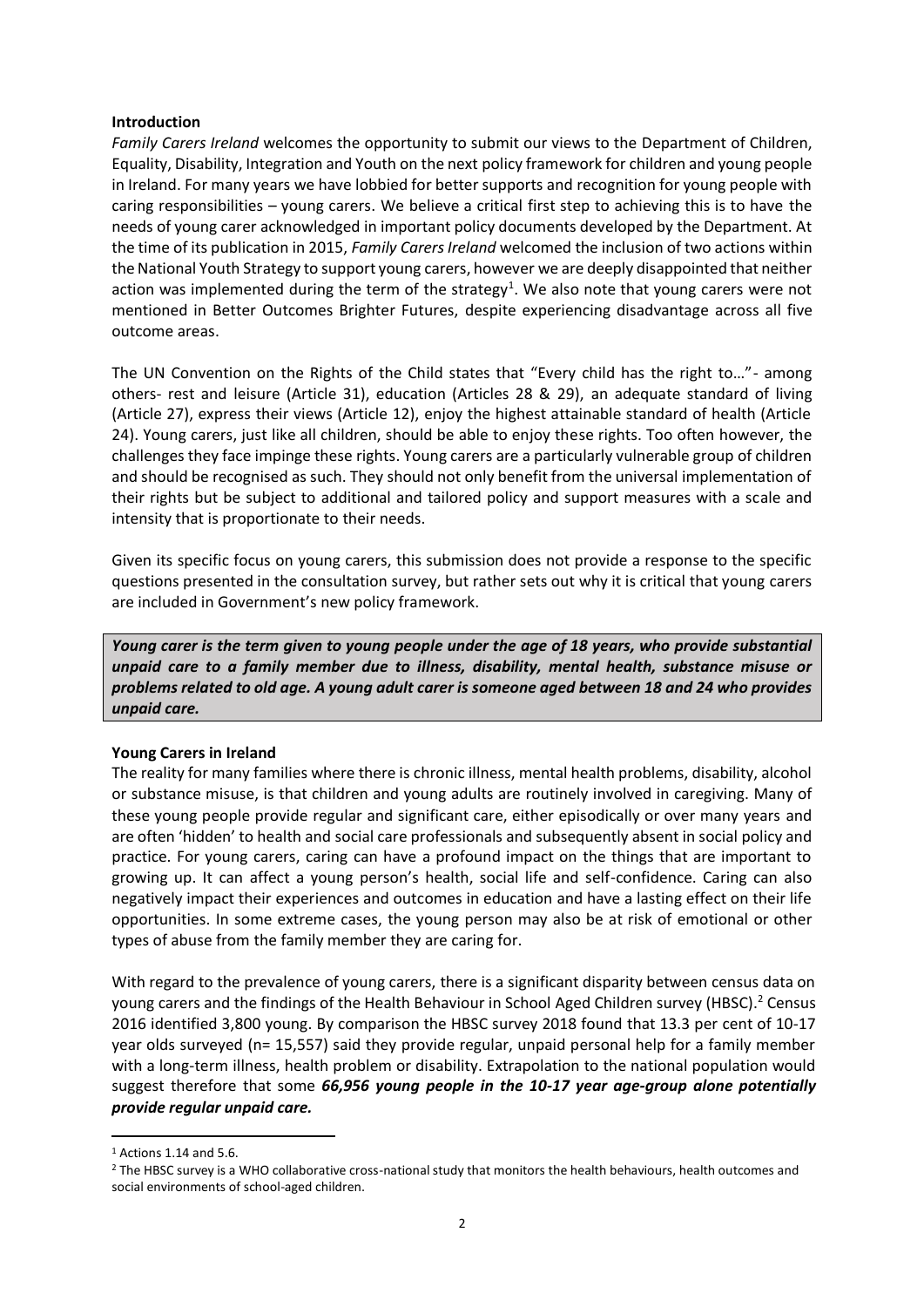While this discrepancy in data can in part be attributed to parental completion of the census versus the completion of the HBSC survey by the child themselves, the discrepancy reinforces the evidence that the majority of young carers are 'under the radar' and so many do not get the help they need. *Family Carers Ireland* accepts that not all children with caring responsibilities will need support, however, it is vital that those who do are properly assessed and the right help put in place. Without this support some of these children are not only losing their childhoods but are also missing out on vital school and social interactions, which will have a negative impact on the rest of their lives.<sup>3</sup>

# **Better Outcomes Brighter Futures Five Outcome Areas**

The purpose of the new policy framework is to coordinate policy across Government to achieve better outcomes for children and young people. Better Outcomes Brighter Futures identified five national outcome areas. Research both within Ireland and internationally has consistently shown young carers to be disadvantaged across all five areas:

# **1. Are active and healthy, with positive physical and mental wellbeing**

The HBSC data suggests links between caring and problems related to health and wellbeing. Young carers were significantly less likely to report high life satisfaction than the non-carer sample. They were more likely to report bullying behaviour, with 37.5% reporting being bullied and 15.9% saying they had bullied others. Young carers were also more likely to report drinking alcohol, smoking and using cannabis. More than half (51.3%) reported an injury that required medical attention in the last 12 months – significantly more than the non-carer sample (41.1%).

#### **2. Are achieving their full potential in all areas of learning and development**

Young carers face particular barriers in relation to school and further education: they may have frequent lateness, absences and ultimately, they may be forced to drop out. Similarly, it can be challenging to combine paid employment with caring responsibilities. The Me-We project (2018- 2021) was undertaken by universities, research institutes and civil society organisations from six different European countries – including Eurocarers of which Family Carers Ireland is a member, and examined adolescent young carers' (AYCs) mental health and wellbeing across Europe. In their study they found 41% of young carers reported that they have experienced difficulties in school due to their caring responsibilities. 94 AYCs (22%) reported that they have experienced negative school performance due to caring. 92 AYCs (36.9%) reported that they have been bullied, teased, or made fun of, due to caring. This finding corresponds with previous young carers research in the UK: negative school performance and bullying are strong features of the educational experience of young carers. This finding underlines the need to engage the educational sector in identifying and supporting young carers.

#### **3. Are safe and protected from harm**

1

The HBSC survey asked children to report how often they go to school or bed hungry because there was not enough food at home. 24.6% of young carers said they experienced hunger, significantly higher than the non-carer population (17.9%). It is important to note that the origins of food poverty are not only socioeconomic. A study of Canadian HBSC data, for example, found that going to bed hungry was also strongly related to the organisation and functioning of family environments. For example, adolescents from single parent and 'other' family structures reported the most frequent levels of hunger compared with families when both parents were present. Regardless of its cause, hunger is linked with a range of negative outcomes for a child's health, behaviour, emotional wellbeing and academic experiences so deserves attention from policymakers and relevant professionals.

<sup>3</sup> The Children's Society (2019) Young carers, https://www.childrenssociety.org.uk/what-we-do/helping-children/youngcarers (accessed 23 Sep 2019).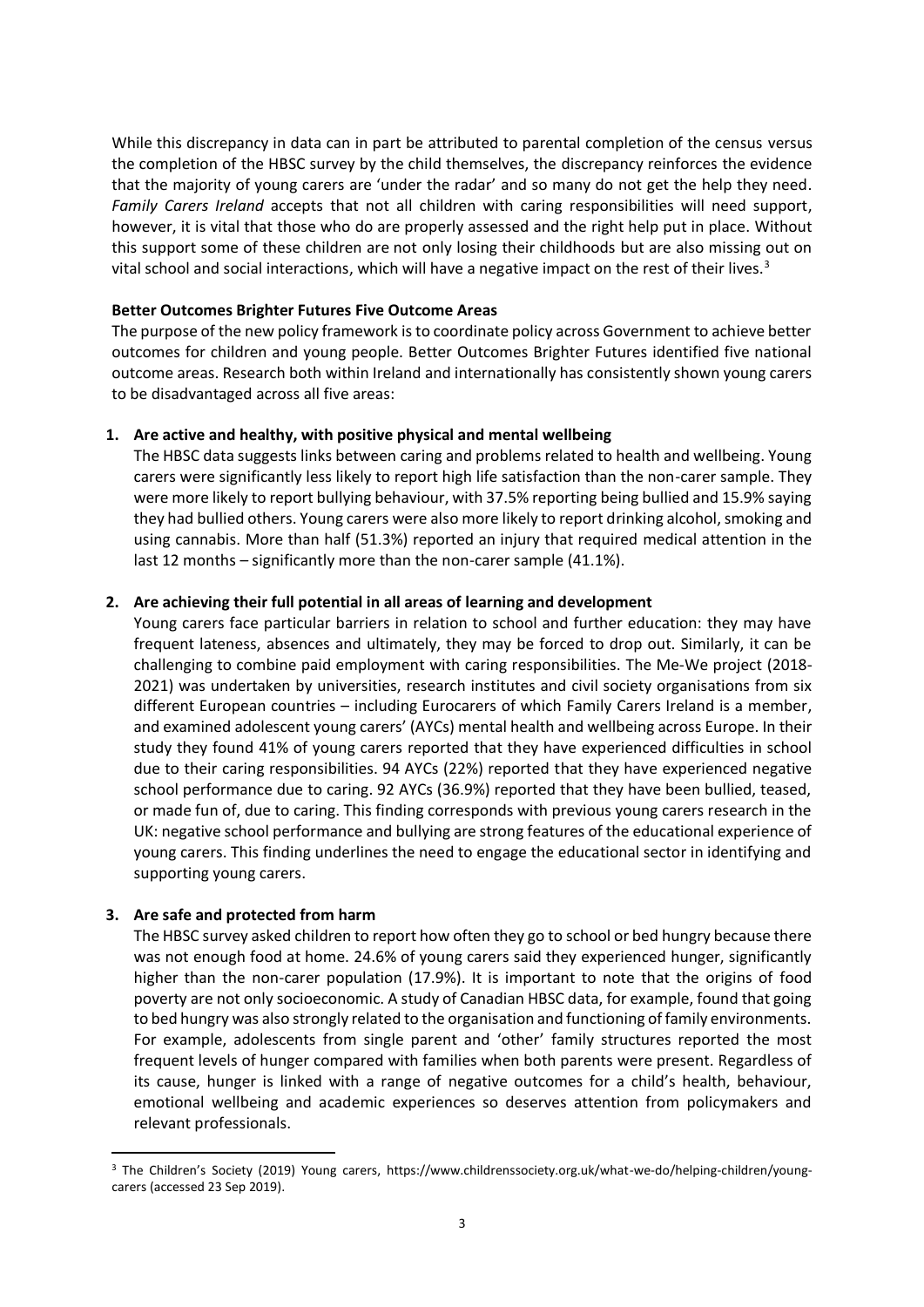# **4. Have economic security and opportunity**

For many families, taking on caring responsibilities results in long-term financial hardship, with the loss of income from employment exacerbated by higher household costs. Research undertaken in the UK in 2019 suggest that child poverty was higher amongst young carers than other children. Moreover, the research found marked differences in trends amongst young carers and other children with young carers having fared substantially worse in terms of trends in child poverty outcomes in the wake of the financial crisis, recession and onset of austerity, failing to share the continued improvements experienced by other children. The findings provide a powerful confirmation of the differential nature of trends amongst young carers, as well as confirming that the association between child poverty and young caring status.

# **5. Are connected, respected and contributing to their world.**

The Department of Children and Youth Affair's publication of a National Strategy on Children and Young People's Participation in Decision-Making 2015–2020 marked an important step towards ensuring *'that children and young people have a voice in their individual and collective everyday lives'* (p.v). The Strategy was to be implemented in parallel with Better Outcomes Brighter Futures, which acknowledges that 'seldom-heard' children (e.g. children with disabilities) are harder to reach and hear, but their voices are no less important and certain accommodations and supports are required to ensure that they are heard (p.31). Unfortunately, this aspiration contrasts with the experience of many young carers who feel unrecognised and ignored in the shaping of policies that could ultimately affect them.

# **Why young carers should be included in the new policy framework:**

- Young people with significant caring responsibilities are adversely affected across all five outcome areas identified in Better Outcomes Brighter Futures.

- Many young people with caring responsibilities aren't known to their schools or colleges and don't see themselves as being young carers or feel too worried or embarrassed to ask for help.

- Early identification is vital. Often young carers don't get identified until a crisis. The sooner we can find out someone is a young carer, the more support can be put in place to help keep them safe, well and able to attend and achieve their best.

- Many people will have had an increase to their caring role due to the Covid-19 pandemic too, because they won't have had their usual support or breaks at school/college or with friends.

- Some young people may also have become carers as a result of the Covid-19 pandemic, due to increases in ill health and substance misuse, and lack of access to services and support.

# **Priorities the new policy framework should focus on for young carers:**

# **Inter-agency-departmental Collaboration and Action**

- The success of initiatives aiming to address the needs and preferences of young carers largely depends on the interplay between a broad set of health and social policies - integrated actions involving educational, social and health services are essential to overcome siloed actions and to effectively address the challenges faced by young carers.
- Establish a cross-sector, multi-departmental and multi-agency working group to jointly address the needs of young carers and support the alignment of young carer supports with